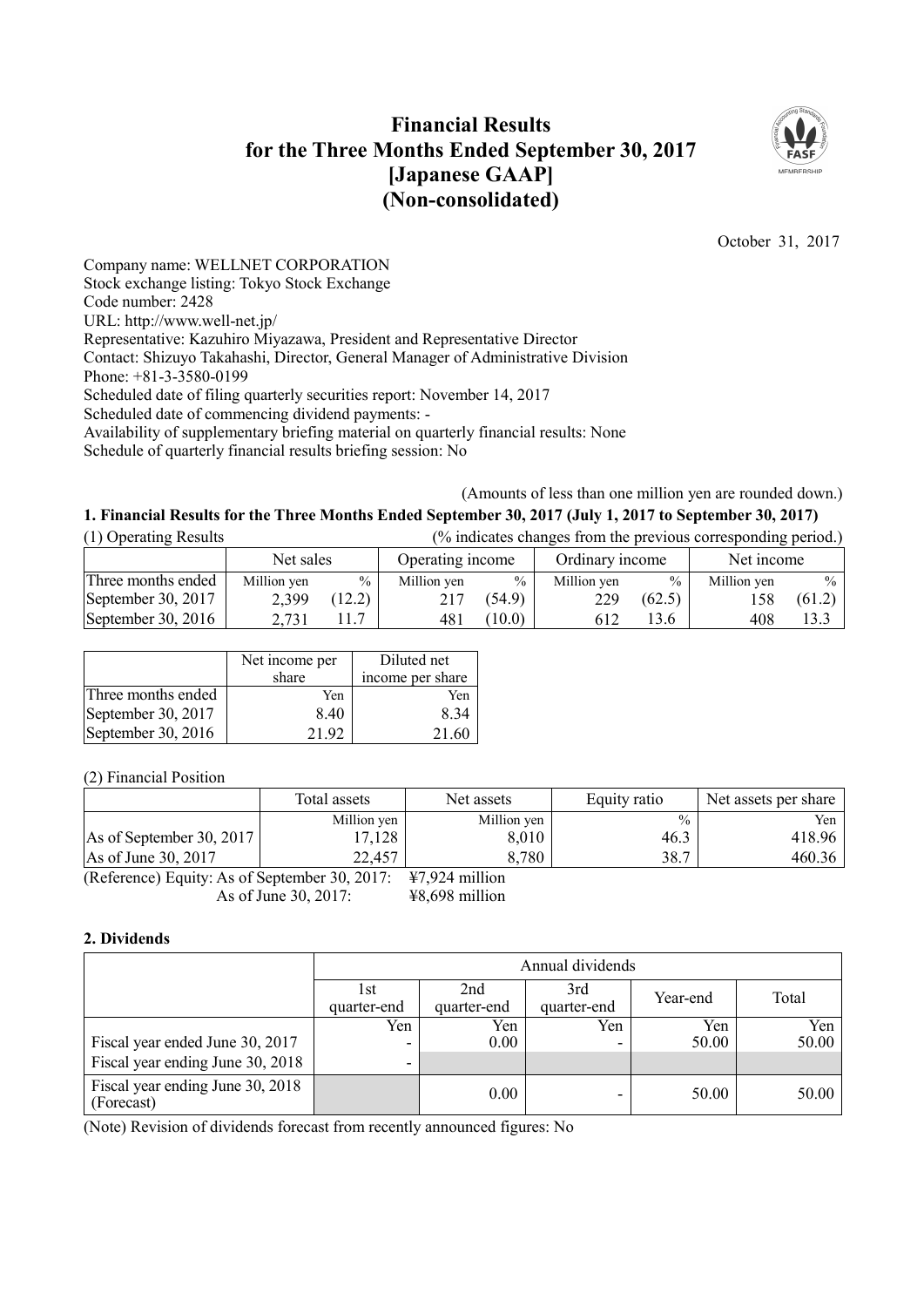## 3. Financial Results Forecast for the Fiscal Year Ending June 30, 2018 (July 1, 2017 to June 30, 2018)

At this moment, it is difficult to indicate the numerical forecast as there are many uncertain factors that may impact the actual financial results for the fiscal year ending June 30, 2018. The forecast will be announced immediately when it becomes possible to make reasonable forecast.

| (% indicates changes from the previous corresponding period.) |  |  |
|---------------------------------------------------------------|--|--|
|                                                               |  |  |

|            | Net sales   |               | Operating income             |                          | Ordinary income          |               |
|------------|-------------|---------------|------------------------------|--------------------------|--------------------------|---------------|
|            | Million yen | $\frac{0}{0}$ | $\frac{0}{0}$<br>Million yen |                          | Million yen              | $\frac{0}{0}$ |
| First half | -           |               | -                            |                          |                          |               |
| Full year  | -           | ۰             | $\overline{\phantom{a}}$     | $\overline{\phantom{a}}$ | $\overline{\phantom{a}}$ |               |

|            | Net income               |                          |      | Net income<br>per share |
|------------|--------------------------|--------------------------|------|-------------------------|
|            | Million yen              |                          | $\%$ | Yen                     |
| First half |                          | $\overline{\phantom{0}}$ |      | -                       |
| Full year  | $\overline{\phantom{0}}$ | $\overline{\phantom{0}}$ |      | -                       |

(Note) Revision of financial results forecast from recently announced figures: No

## **\* Notes:**

(1) Adoption of special accounting procedures for preparing quarterly financial statements: No

- (2) Changes in accounting policies, changes in accounting estimates and retrospective restatement
	- 1) Changes in accounting policies due to the revision of accounting standards: No
	- 2) Changes in accounting policies other than 1) above: No
	- 3) Changes in accounting estimates: No
	- 4) Retrospective restatement: No
- (3) Total number of issued shares (common shares)
	- 1) Total number of issued shares at the end of the period (including treasury shares): September 30, 2017: 19,400,000 shares June 30, 2017: 19,400,000 shares
	- 2) Total number of treasury shares at the end of the period: September 30, 2017: 485,658 shares June 30, 2017: 505,158 shares
	- 3) Average number of shares during the period: Three months ended September 30, 2017: 18,895,775 shares Three months ended September 30, 2016: 18,657,238 shares

\* These financial results are outside the scope of quarterly review procedures.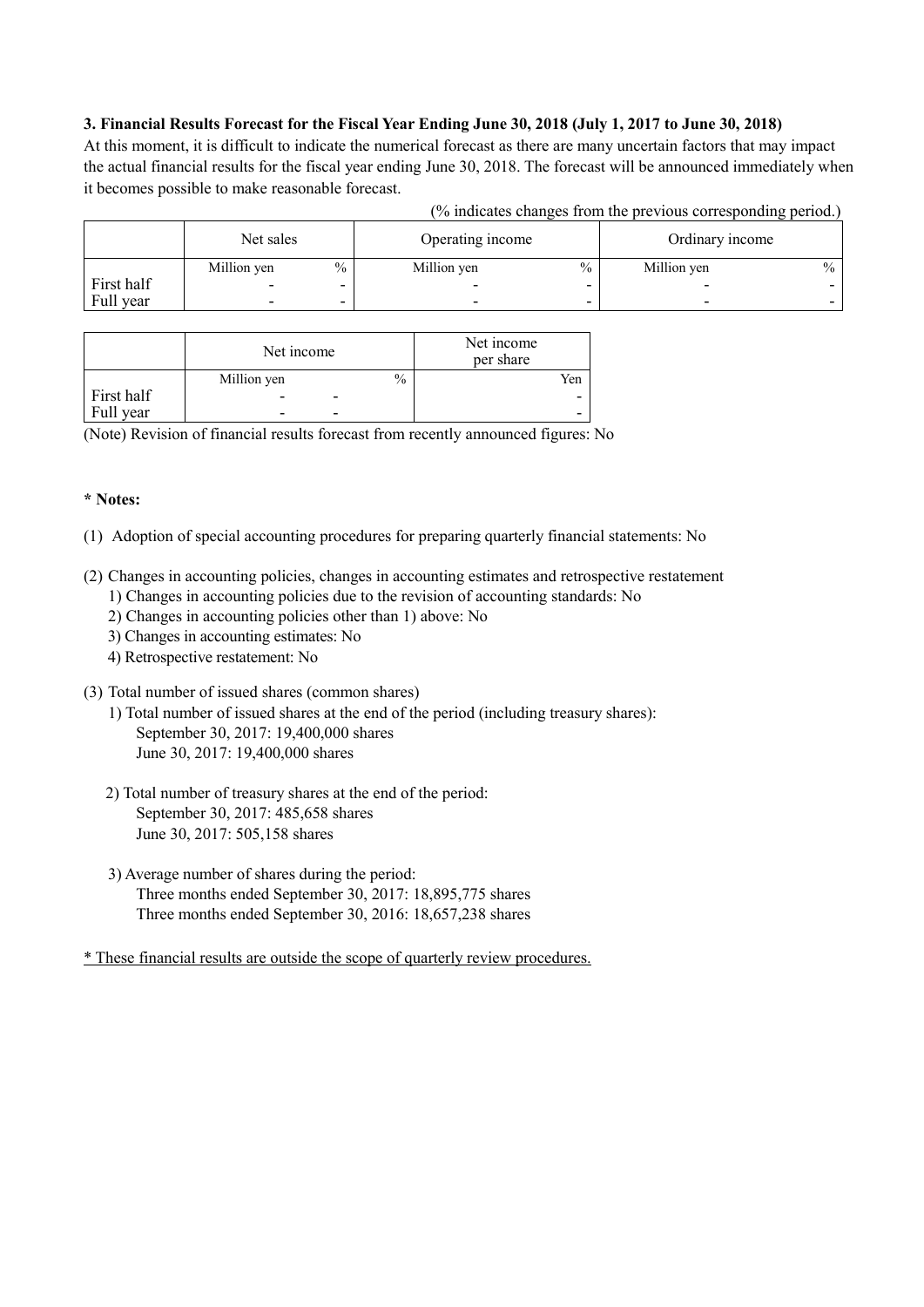## Table of Contents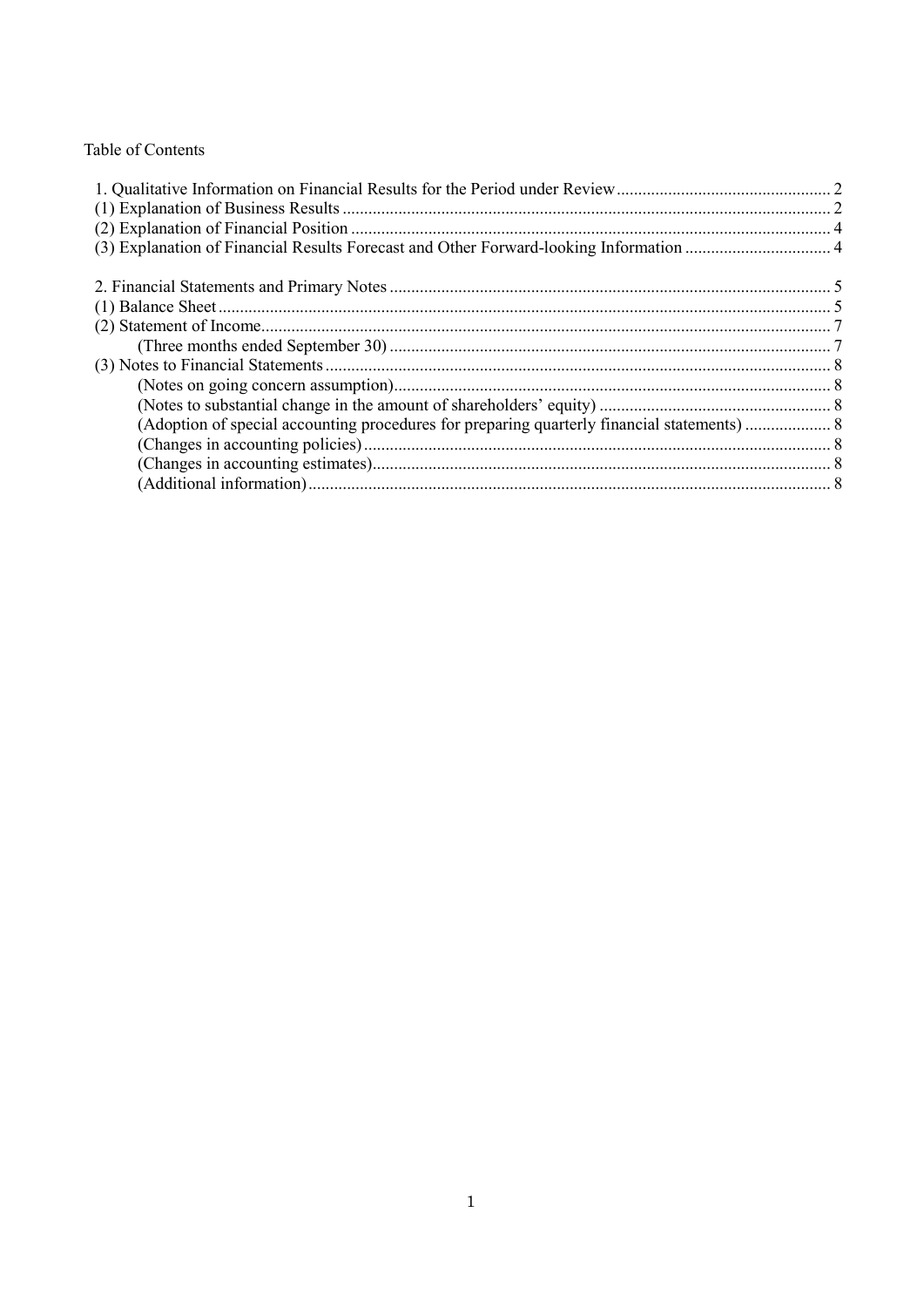#### 1. Qualitative Information on Financial Results for the Period under Review

- (1) Explanation of Business Results
- 1) Analysis of Business Results

During the three months ended September 30, 2017, the non-face-to-face payment market on which the Company's business is grounded have entered a period of significant change with the progression of FinTech and the emergence of various new services such as the sharing business, in addition to the spread of smartphones. Under these circumstances, the Company announced the "Medium Term Five-Year Management Plan (July 2016 - June 2021)" in August 2016 to actively and boldly take on new business opportunities, and has conducted activities to vigorously promote "Response to the age of electronic money," "Promotion of Bus IT Promotion Solution Project" and "Service support for consumers from the business operator side" as priority measures.

For the three months ended September 30, 2017, the second year of the "Medium Term Five-Year Management Plan (July 2016 – June 2021)," the Company reported net sales of ¥2,399 million (down 12.2% yearon-year), operating income of ¥217 million (down 54.9% year-on-year), ordinary income of ¥229 million (down 62.5% year-on-year) and net income of ¥158 million (down 61.2% year-on-year).

2) Changes in Environment Surrounding the Company and Response Strategy = New Medium Term Five-Year Management Plan (July 2016 - June 2021)

The Company's main business domain is the non-face-to-face payment market and its peripheral market, and we have improved our performance by know-how and a track record accumulated in these markets. The non-faceto-face payment market is expected to continue achieving a certain level of growth in the future. During the period of the New Medium Term Five-Year Management Plan, rapid progression and practical application of FinTech is expected. Furthermore, we will pursue a growth strategy aimed at achieving the target of ¥5.0 billion in ordinary income in the final fiscal year by actively making investment to turn the major changes in environment such as the utilization and application of IoT into new business opportunities.

A. Released the WELLNET's "FinTech service," "*Shiharai-Hisho*" (August 2017)

We began the commercial service of "*Shiharai-Hisho*" on August 3, 2017 for our first client, The Kansai Electric Power Co., Inc. "*Shiharai-Hisho*" was conceptualized in 2011 for electronic money/cashless payment, which are expected to expand in the future, and its requirements have been defined and development has been pushed ahead since then.

The smartphone application "*Shiharai-Hisho*" is an electronic money service managed on servers with functions including the following:

- 1) Electronic money can be immediately charged from an affiliated bank (can be charged also from other receiving agencies).
- 2) The reminder function of the "*Hisho*" prevents one from "carelessly forgetting" payment.
- 3) Costs will be reduced and the collection rate will be improved as a result of a shift from the issuance of invoices by mail to "*Hisho*."

To promote this service, we commenced proactive sales promotion activities, including working with The Kansai Electric Power Co., Inc., to appeal mainly to customers who pay by cash using the payment form. Going forward, we will expand the service to business operators who already have installed our payment system, increase the number of affiliated banks, expand app distribution and conduct aggressive promotion aimed at consumers. Through these efforts, we will vigorously push forward the expansion of the payment volume through promotion of the app to foster this service into the one responsible for the next generation of **WELLNET**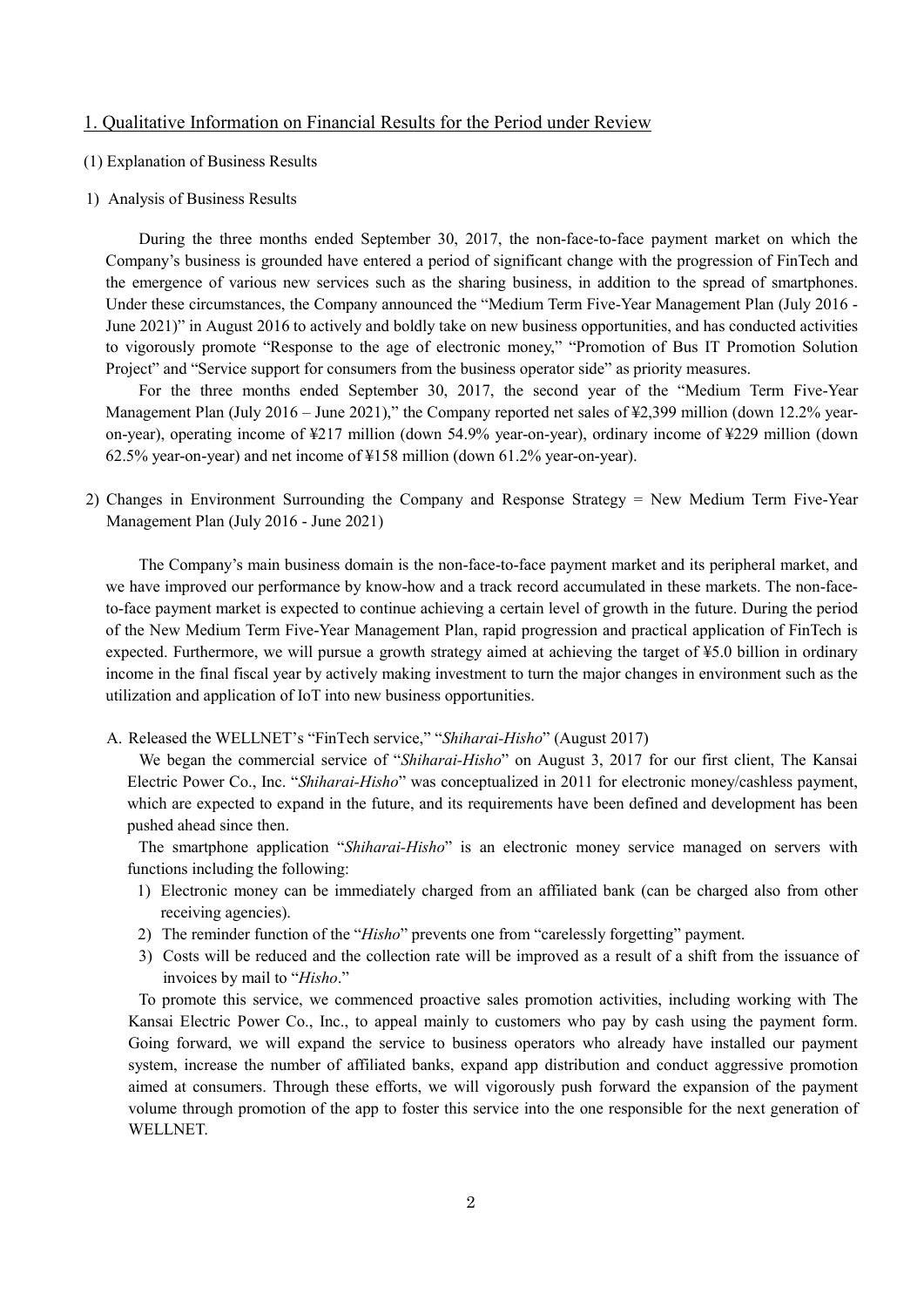#### B. Actively promoting Bus IT Promotion Project

We will improve, popularize and expand "Bus Mori! SERIES," which constitutes the core of Bus IT Promotion Solution. Regarding the smartphone application service "Bus Mori!" introduced in August 2016, the number of downloads was more than 60,000 thanks to active sales promotion in cooperation with bus companies through initiatives such as sponsoring the FM radio program "BUSTABIST," bus wrap advertising, and distributing pamphlets and leaflets. The number of routes on which the application can be purchased is also steadily increasing.

"Bus Mori!" is a convenient app that allows users to complete all the processes, including reservation, purchase, change and cancellation, simply with their smartphones at hand anytime and anywhere. In addition to the "Smartphone Commutation Ticket" that we started providing in March 2017, through the scheduled provision of "Denshi Mogiri" function in November 2017 as well as the launch of other functions, we will develop "Bus Mori!" into an app with even more enhanced functions.

Going forward, the Company will continuously and aggressively promote "Bus Mori!," which would allow consumers to "buy a highway bus ticket through the app."

#### C. Interconnecting and visualizing internal work

We will promote initiatives to interconnect internal business systems to streamline and stabilize internal work. We will work to create a system in which indirect costs are well controlled even if the lineup of services diversify, and also aim for error-free business operations.

At the same time, we will enable proper management decision-making by visualizing the profit structure for each service and business operator, and aim for higher efficiency through onsite PDCA activities.

#### D. Stable system operation

We have improved the structure of our Sapporo Office based on the lessons learned from past failures. We unified the development styles of our Sapporo Office and also increased the number of Executive Officers to three and actively recruited employees.

On the infrastructure front, based on the judgment that the conventional method of infrastructure development cannot fully optimize rapidly changing traffic, we will aim to achieve both stable operations through cloudbased services that can flexibly handle scale-up and distributed processing in the next three years, and optimal cost performance.

#### E. Governance

The Company defines its raison d'etre and action guidelines for employees in WELLNET Arete (Virtue) with a view to implementing effective governance. Although the product may change, we will penetrate the Company's core action philosophy to employees.

#### (WELLNET Arete)

Contribute to society by continuously making "systems that would be handy to have." Proposing and spreading such "systems" to the whole world.

Distributing the income gained from this to employees, shareholders and our next investment.

#### (WELLNET Employee Arete)

I will avoid the pitfalls of stereotypes and think freely.

I will first think on my own, and then propose the best solution for all.

I will promote open discussions while "the one who should decide" will decide and the organization will put it into action.

I will always clearly define "who" will do "what" by "when."

I will repeatedly validate the execution result and improve thereon.

I will make honest, accurate and quick reports.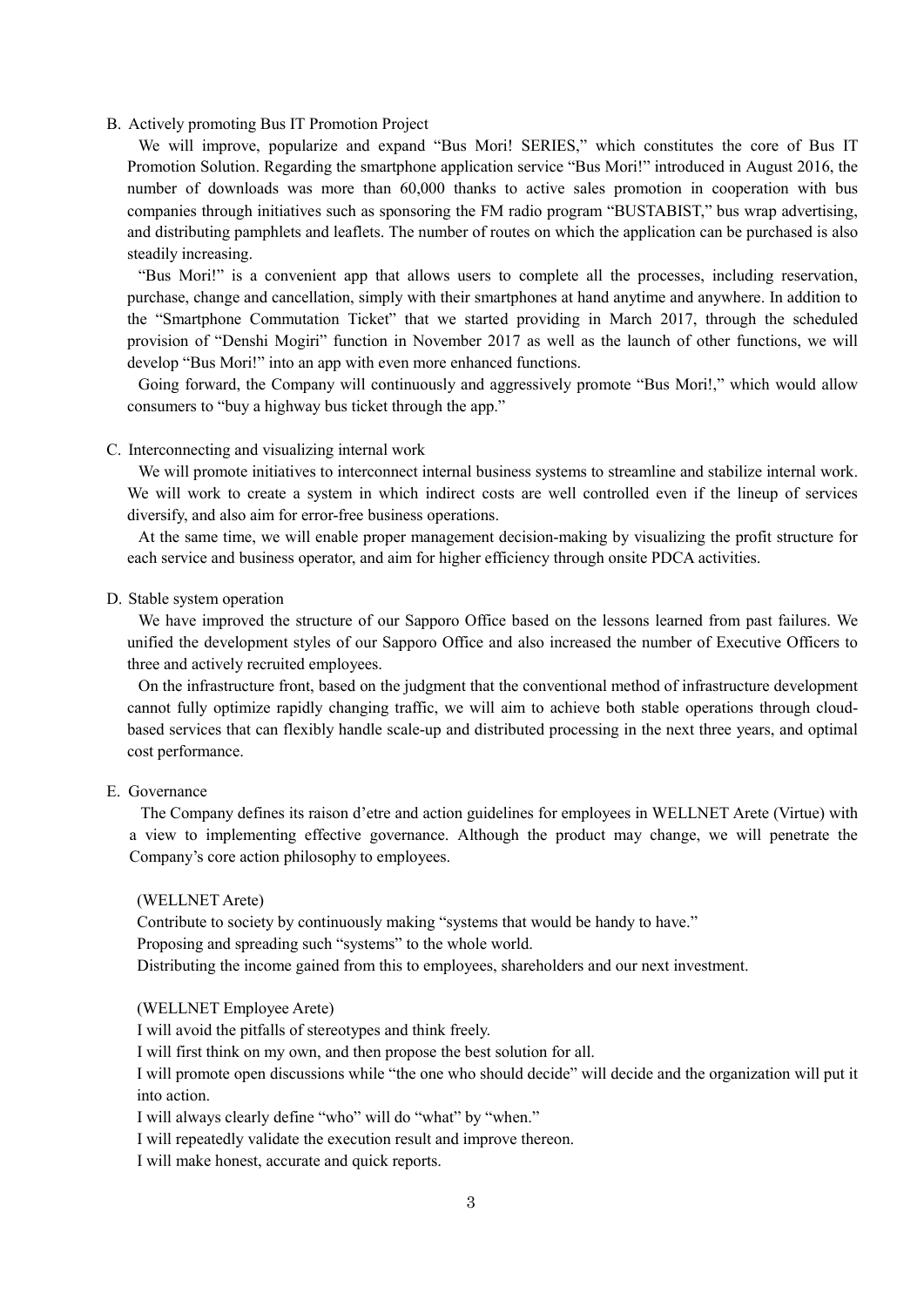I will conduct business after documenting services to be provided and compensation to be received. I will hold rectitude as my motto and accept neither entertainment nor gifts.

#### F. Enhancement of activities contributing to local communities/employee benefits

We established the ¥100 million WELLNET Scholarship for a lot of financially struggling students attending a technical college in Hokkaido and added an additional ¥60 million in the fiscal year ended June 30, 2017 for a total of ¥220 million. We have been encouraged by the many letters of gratitude we received from such students, enabling us to build wonderful relations with them.

In addition, as part of our effort to enhance employee benefits, we opened "WELLNET Morino Childcare Center," an in-office childcare center within the Sapporo Office, in April 2017. This facility provides employees working in the Sapporo Office an environment where they can work with peace of mind and is expected to also lead to the acquisition of excellent human resources.

We have conducted joint research with universities, business entities, and companies with diverse knowledge and technologies, and also completed preparations for establishing CVC so that we can flexibly cooperate with companies engaged in the development and establishment of the Company's payment peripheral platform, in order to respond to open innovation.

#### 3) Changes in Management Structure

Guided by the management policy of actively and boldly taking on challenges of significantly expanding business opportunities, the Company made a transition to a "company with audit and supervisory committee," out of a need to enhance transparency of the decision-making process and with an awareness of the corporate governance code.

The majority of the members of the Board of Directors are Outside Directors, with two Internal Directors and three Outside Directors. In addition, in order to show the Company's stance of actively promoting female employees internally and externally, the Company has appointed one female Internal Director. Meanwhile, we also increased the number of Executive Officers to enhance our structure for achieving the target.

#### (2) Explanation of Financial Position

Total assets as of September 30, 2017 stood at ¥17,128 million. Current assets were ¥15,388 million. This mainly comprises cash and deposits of ¥11,266 million. Cash and deposits include ¥6,761 million of receiving agency deposit in money collection business, which is the money kept temporarily by the Company up to the predetermined date of transfer to operators in the following month. Non-current assets amounted to ¥1,739 million. This mainly comprises property, plant and equipment of ¥398 million, intangible assets of ¥862 million, and investments and other assets of ¥477 million.

Meanwhile, total liabilities amounted to ¥9,117 million. This mainly comprises receiving agency deposit of ¥6,761 million and deposits received of ¥874 million.

Total net assets amounted to ¥8,010 million. This mainly comprises shareholders' equity of ¥7,923 million.

(3) Explanation of Financial Results Forecast and Other Forward-looking Information

At this moment, it is difficult to indicate the numerical forecast as there are many uncertain factors that may impact the actual financial results for the fiscal year ending June 30, 2018. The forecast will be announced immediately when it becomes possible to make reasonable forecast.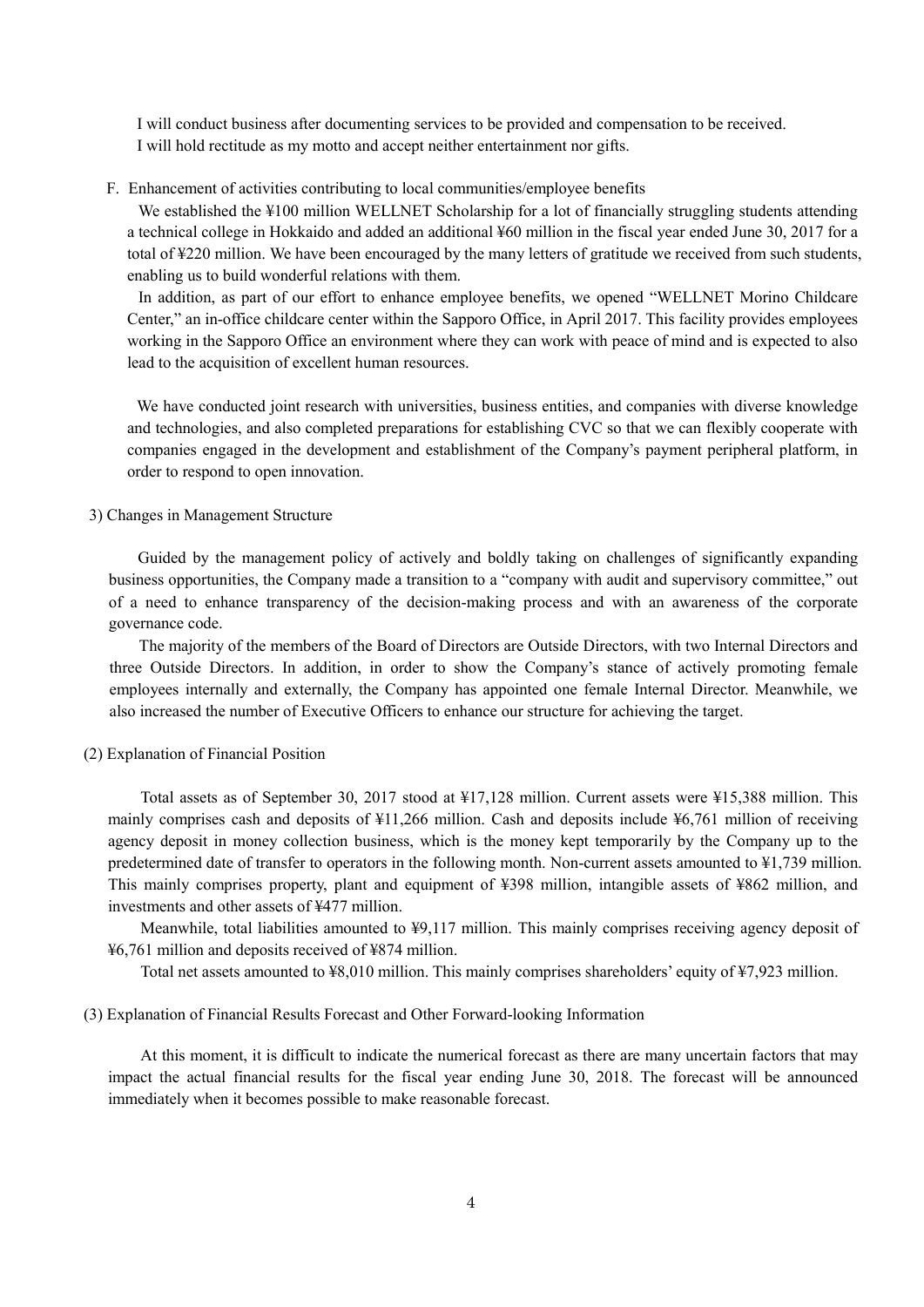### 2. Financial Statements and Primary Notes

(1) Balance Sheet

|                                    | As of June 30, 2017 | As of September 30, 2017 |
|------------------------------------|---------------------|--------------------------|
| Assets                             |                     |                          |
| Current assets                     |                     |                          |
| Cash and deposits                  | 15,848,163          | 11,266,239               |
| Accounts receivable - trade        | 457,038             | 521,545                  |
| Operating accounts receivable      | 233,052             | 157,311                  |
| Securities                         | 2,999,842           | 1,999,934                |
| Merchandise                        | 2,677               | 2,554                    |
| Work in process                    | 6,970               | 9,264                    |
| Supplies                           | 1,553               | 1,737                    |
| Other                              | 1,204,413           | 1,430,052                |
| Total current assets               | 20,753,711          | 15,388,640               |
| Non-current assets                 |                     |                          |
| Property, plant and equipment      | 415,448             | 398,813                  |
| Intangible assets                  | 829,571             | 862,691                  |
| Investments and other assets       | 459,094             | 477,914                  |
| Total non-current assets           | 1,704,114           | 1,739,419                |
| <b>Total</b> assets                | 22,457,826          | 17,128,059               |
| Liabilities                        |                     |                          |
| Current liabilities                |                     |                          |
| Accounts payable - trade           | 464,637             | 490,545                  |
| Operating accounts payable         | 456,332             | 322,632                  |
| Receiving agency deposits          | 11,381,496          | 6,761,469                |
| Income taxes payable               |                     | 43,918                   |
| Provision for bonuses              |                     | 26,463                   |
| Provision for point certificates   |                     | 93                       |
| Other                              | 1,210,661           | 1,294,840                |
| Total current liabilities          | 13,513,128          | 8,939,964                |
| Non-current liabilities            |                     |                          |
| Provision for granting of shares   | 35,925              | 38,386                   |
| Asset retirement obligations       | 6,946               | 6,972                    |
| Long-term accounts payable - other | 119,007             | 119,007                  |
| Other                              | 2,567               | 13,005                   |
| Total non-current liabilities      | 164,446             | 177,371                  |
| <b>Total liabilities</b>           | 13,677,574          | 9,117,336                |

(Thousand yen)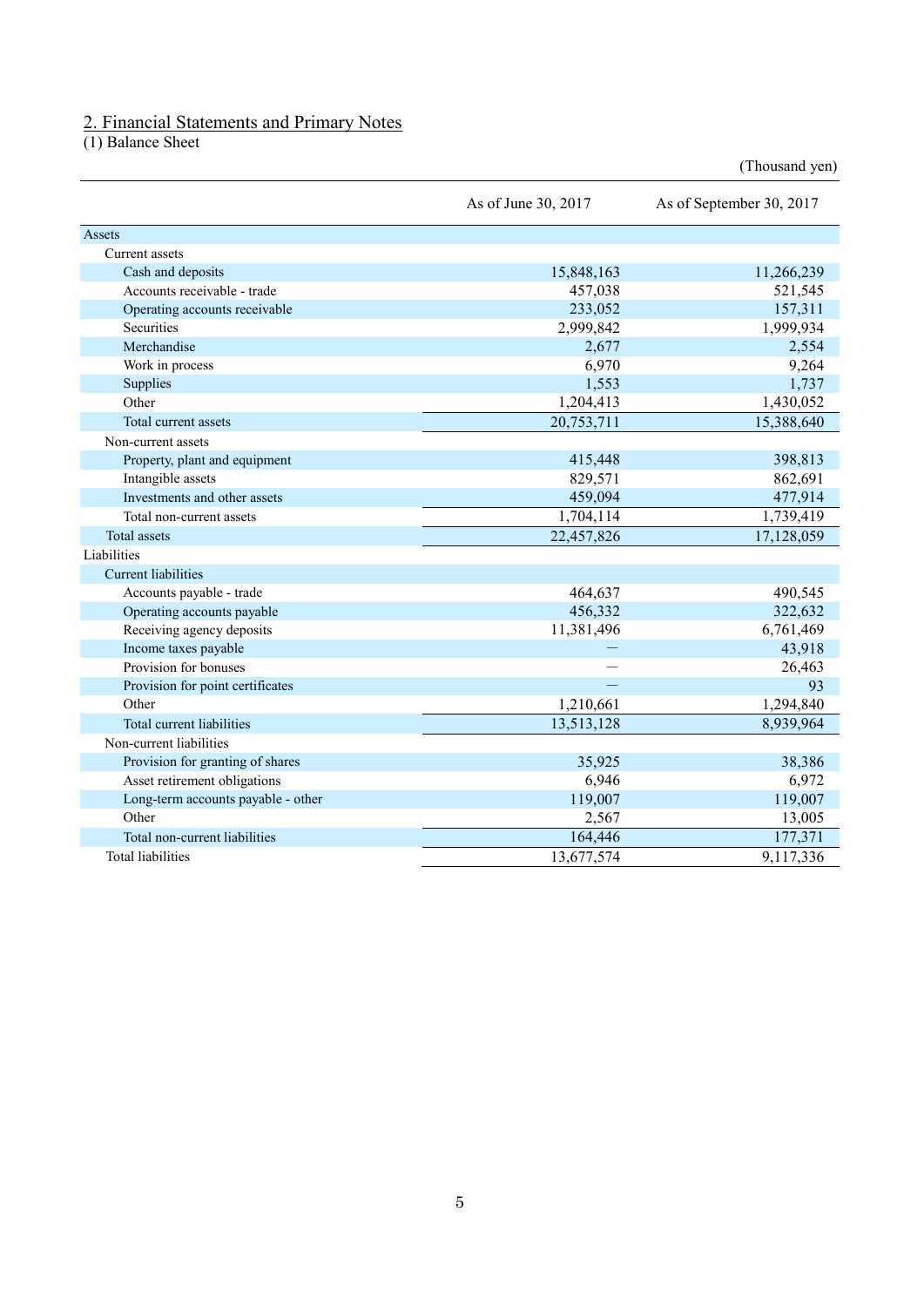(Thousand yen)

|                                                       | As of June 30, 2017 | As of September 30, 2017 |
|-------------------------------------------------------|---------------------|--------------------------|
| Net assets                                            |                     |                          |
| Shareholders' equity                                  |                     |                          |
| Capital stock                                         | 667,782             | 667,782                  |
| Capital surplus                                       | 3,509,216           | 3,509,216                |
| Retained earnings                                     | 5,203,332           | 4,405,921                |
| Treasury shares                                       | (682, 037)          | (659, 151)               |
| Total shareholders' equity                            | 8,698,293           | 7,923,768                |
| Valuation and translation adjustments                 |                     |                          |
| Valuation difference on available-for-sale securities | 129                 | 537                      |
| Total valuation and translation adjustments           | 129                 | 537                      |
| Subscription rights to shares                         | 81,828              | 86,417                   |
| Total net assets                                      | 8,780,251           | 8,010,723                |
| Total liabilities and net assets                      | 22,457,826          | 17,128,059               |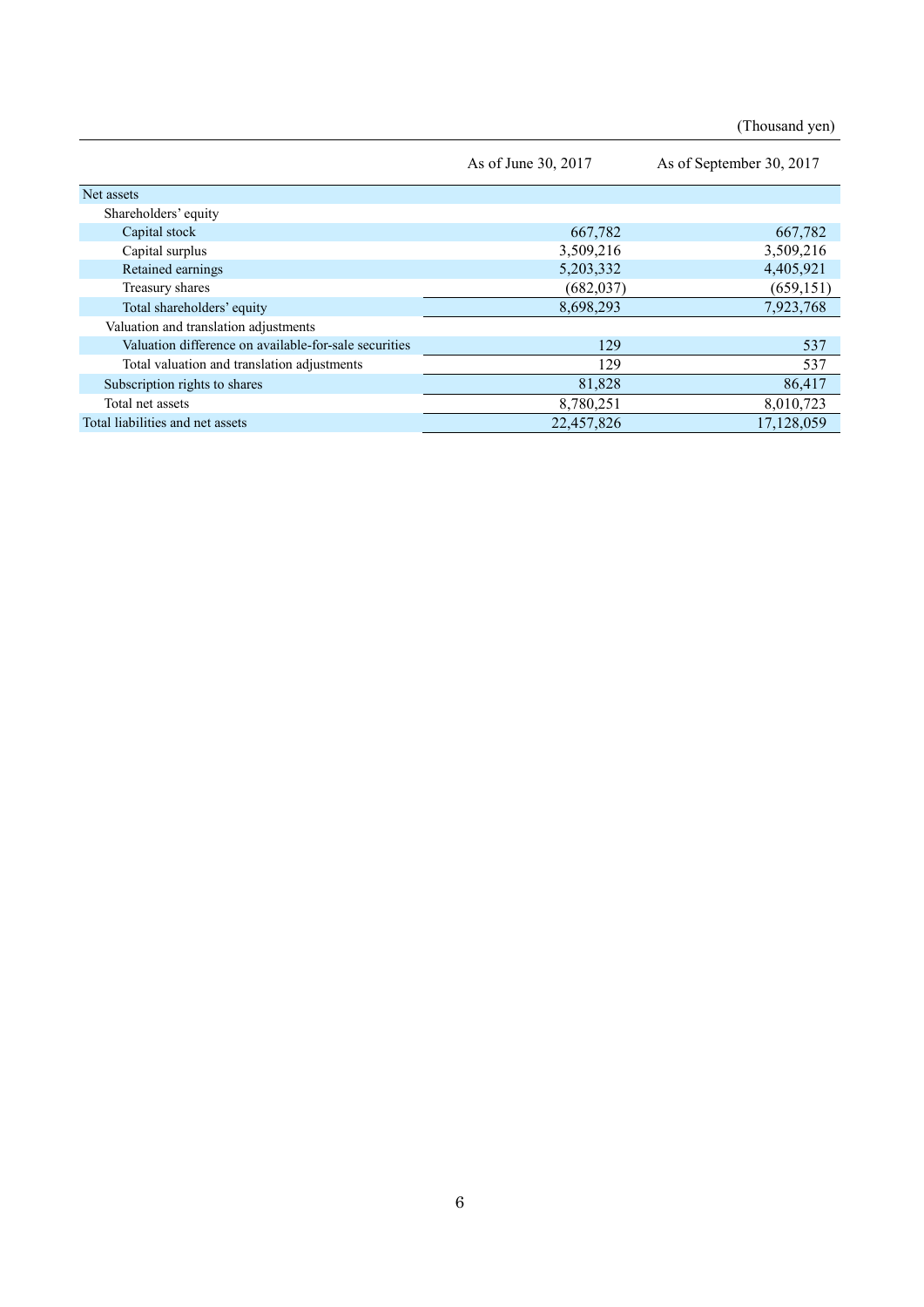## (2) Statement of Income

(Three months ended September 30)

|                                                   |                                                  | (Thousand yen)                                   |
|---------------------------------------------------|--------------------------------------------------|--------------------------------------------------|
|                                                   | For the three months ended<br>September 30, 2016 | For the three months ended<br>September 30, 2017 |
| Net sales                                         | 2,731,433                                        | 2,399,006                                        |
| Cost of sales                                     | 1,954,098                                        | 1,861,317                                        |
| Gross profit                                      | 777,334                                          | 537,689                                          |
| Selling, general and administrative expenses      | 295,803                                          | 320,475                                          |
| Operating income                                  | 481,531                                          | 217,214                                          |
| Non-operating income                              |                                                  |                                                  |
| Interest income                                   | 2,271                                            | 1,229                                            |
| Gain on reversal of provision for contingent loss | 39,958                                           |                                                  |
| Refunded consumption taxes                        | 88,436                                           | 11,864                                           |
| Other                                             | 408                                              | 1,511                                            |
| Total non-operating income                        | 131,075                                          | 14,605                                           |
| Non-operating expenses                            |                                                  |                                                  |
| Interest expenses                                 | $\theta$                                         |                                                  |
| Loss on investments in partnership                |                                                  | 2,026                                            |
| Total non-operating expenses                      | $\theta$                                         | 2,026                                            |
| Ordinary income                                   | 612,606                                          | 229,793                                          |
| Income before income taxes                        | 612,606                                          | 229,793                                          |
| Income taxes - current                            | 125,719                                          | 81,240                                           |
| Income taxes - deferred                           | 77,954                                           | (10, 230)                                        |
| Total income taxes                                | 203,673                                          | 71,009                                           |
| Net income                                        | 408,933                                          | 158,783                                          |